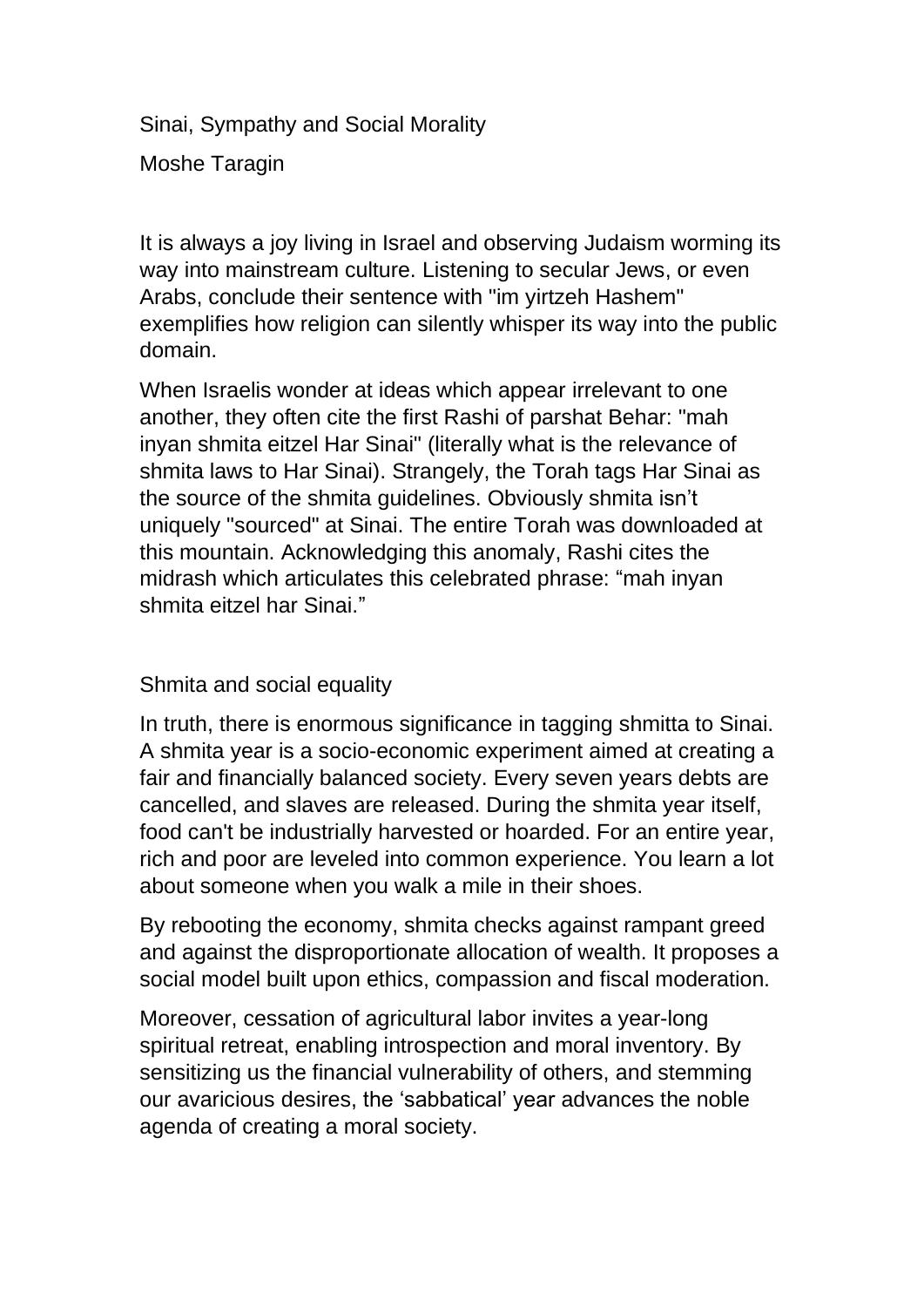# Social Contracts

Humanity is forever in search of the recipe for a moral society. How can we fashion a kind and ethical society while still maintaining order and protecting ourselves against the internal and external dangers? How can we conjure a political system which can upholds common interest while still preserving human freedom and, more importantly, human dignity? Humanity hasn't always been successful in discovering that recipe.

Our modern democracies are daring experiments of "social contracts". Contemplated as far back as ancient Greece, the theory of a social contract became popularized in  $17<sup>th</sup>$  and  $18<sup>th</sup>$ century European political thought. The theory proposes that ultimate authority is vested in individuals, who willfully enter a common "social contract". Autonomous individuals mutually agree to waive some of their personal freedoms to elected governments in exchange for the advancement of public welfare and security. United by a common narrative, a society willfully binds itself to one another through government. These optimistic theories raised great hopes for the future of ethical societies.

Unfortunately, not all of those hopes materialized. Try as they may, imperfect human beings will never succeed in creating perfectly moral societies. At some point, the social contract frays, and the common narrative fades. Contracts always deteriorate and, sadly, we are witnessing some of this deterioration in the modern world. As noble as the human pursuit of moral societies may be, it is doomed to end in failure.

### Religion as Moral Foundation

Moral societies must be founded on something more lasting and more absolute than a mutually agreed upon social contract. Moral behavior requires a system of absolute codes which aren't given to interpretation and can never be violated. Moral societies require religious scaffolding.

Morality conduct must be based on the *absolute* moral spirit of Hashem which will never fray and will always outlast human infirmity. Without religious foundations, moral codes possess no objective truths, only agreed upon moral consensus. That moral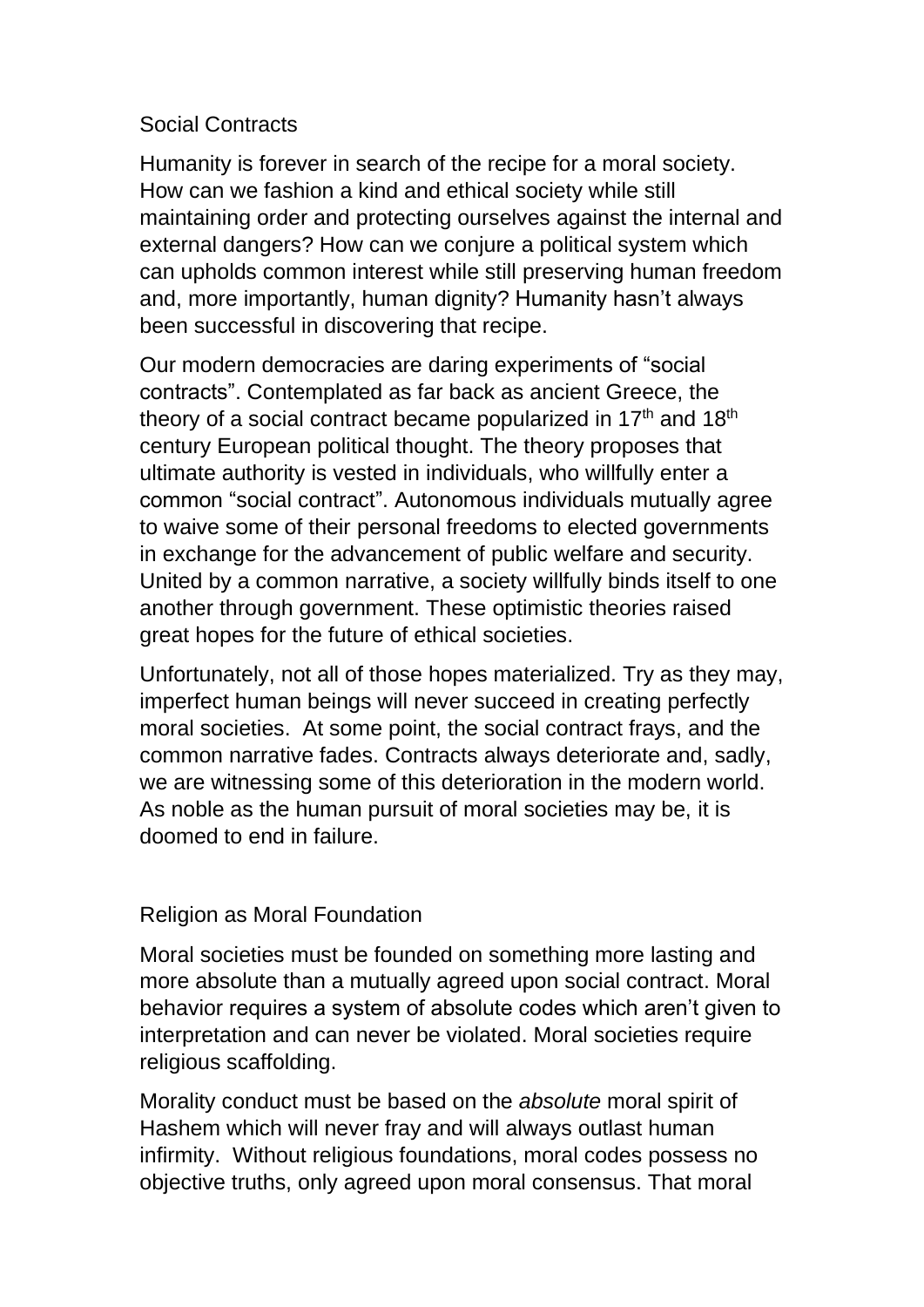consensus can change. Worse, the argument can be made that there are multiple "consensus" viewpoints. Welcome to the blinding swirl of moral relativism where every position – even criminal onesbecome moral. For the shmita project to succeed it must modeled after truths of Sinai not the moral instincts of Man. Moral society must be patterned after the divine moral image, or it will slowly fade into an abyss of broken narratives and muddled morality. Said otherwise, shmita will never succeed unless it is designed as "shabbat LaHashem."

# Moral Society and Human Compassion

There is an additional condition to the shmita agenda of crafting moral behavior. The end of the parsha parsha shifts from shmita to our response to personal poverty. Pressed into economic hardship, people begin to sell off their possessions and their land, further imperiling long-term financial fitness. Often, this snowballs into more severe decisions such as willfully entering slavery. Financial stress can become so overwhelming that a person may even indenture themselves to a Gentile, falling off the grid of Jewish community. The Torah instructs us to support fiscally weak people and, if necessary, quickly liberate them from the horrors of slavery.

These concluding scenes of the parsha don't reflect grand social theories or large-scale theories of ethical communities. These scenes depict quiet and personal acts of kindness and individual acts of compassion.

Large-scale morality cannot substitute for interpersonal compassion. The project of crafting utopia can't substitute for simple acts of love and support. Without private chesed and personal kindness, social justice is hollow.

### Substitutes for personal kindness

Our world has become very large and impersonal. We live in large groupings which, by definition, are less personalized. The virtual world has replaced the real world of people and mass media groups us into blocs rather than distinguishing us as individuals. In